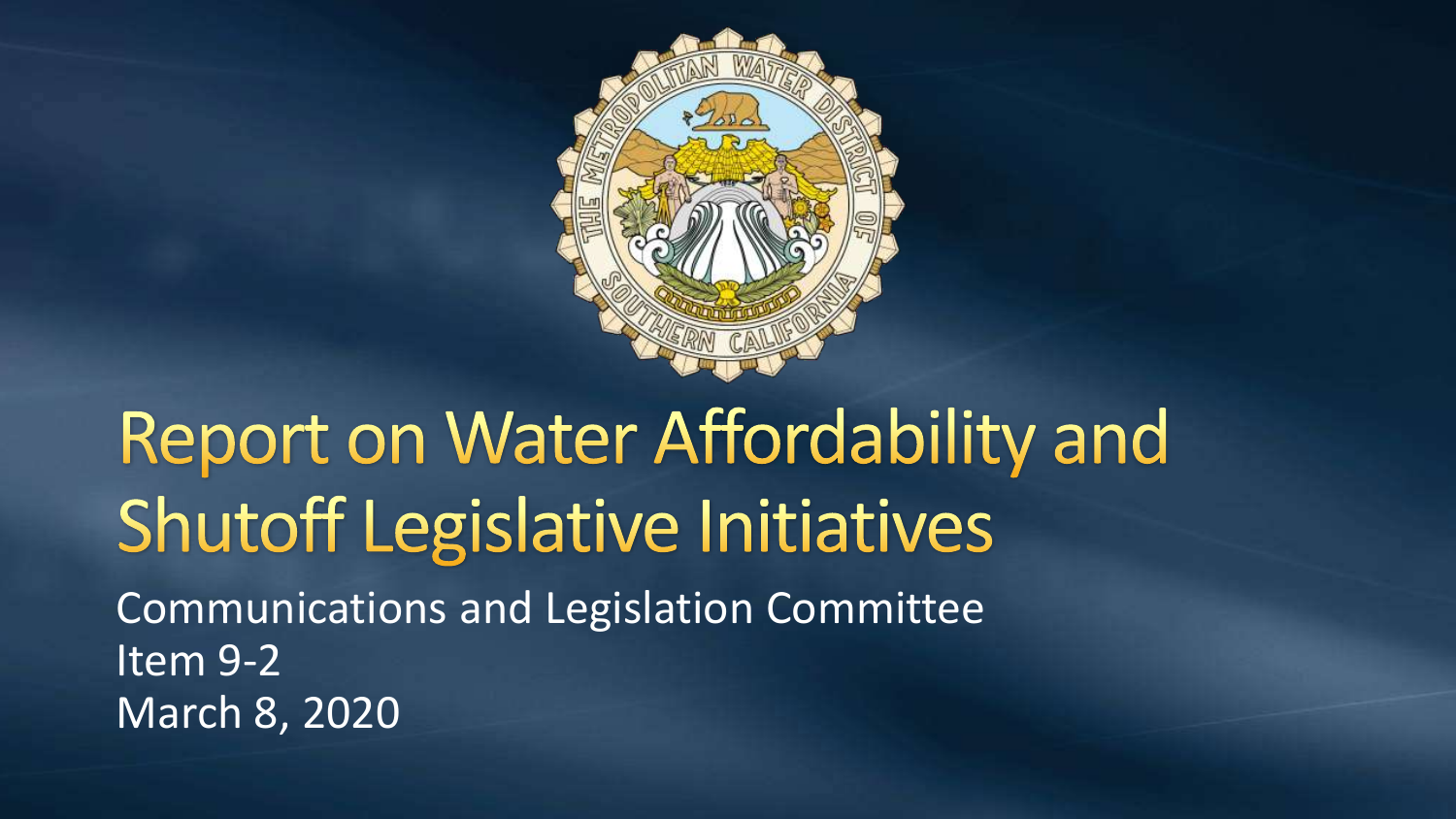AB 685 (Eng, D-Monterey Park), 2012: Human Right to Water

- "Every human being has the right to safe, clean, affordable, and accessible water adequate for human consumption, cooking, and sanitary purposes."
- AB 401 (Dodd, D-Napa), 2015: Low-Income Water Rate Assistance (LIRA) Program
	- Recommendations to the legislature in 2020
		- **Income and bottled water tax as potential revenue source**
		- Distribution of benefits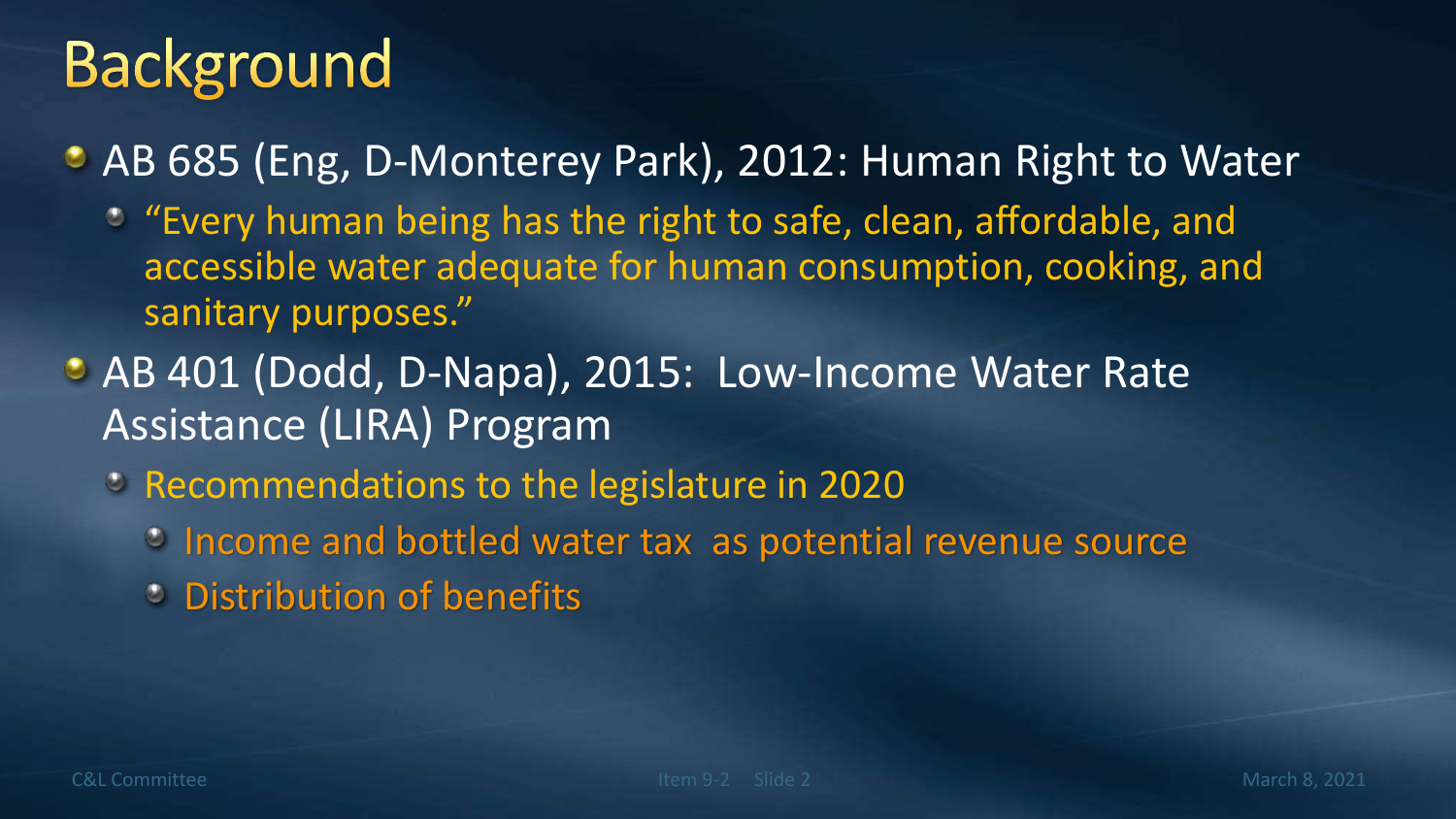- SB 200 (Monning, D-Carmel), 2019: Drinking Water
	- Established the Safe and Affordable Drinking Water Fund
	- \$130 million annually (until 2030)
	- **Conducitions & Maintenance costs**
	- Consolidation costs
	- **EXEM** Replacement water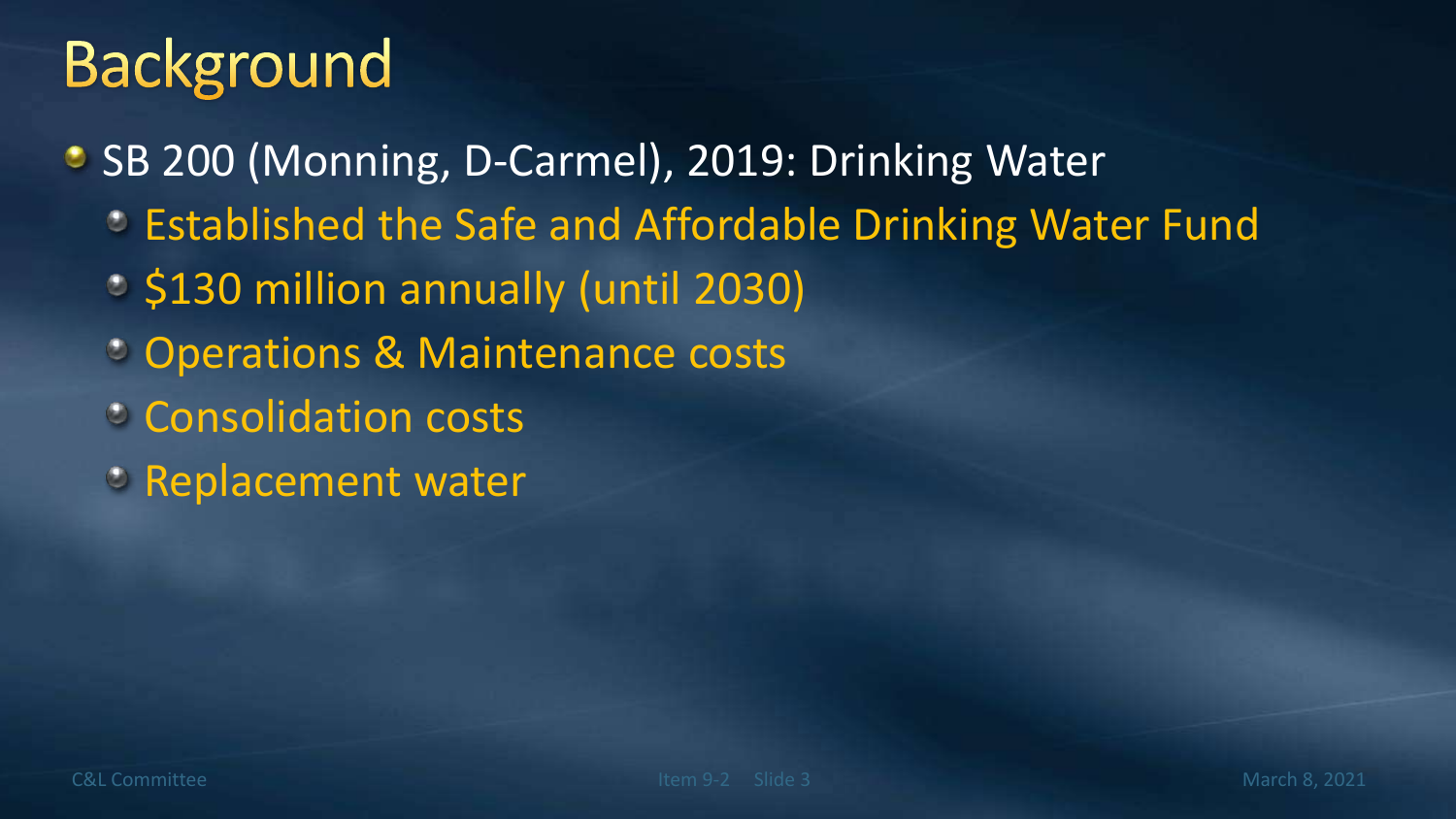- Senate Bill 998 (Dodd, D-Napa), 2018: Discontinuation of residential water service: urban and community water systems
	- New shutoff requirements and restrictions for vulnerable  $\circ$ populations
	- **EDD** Mandated written policy
	- Alternative payment methods
- Governor's Executive Order N-42-20 (April 2020)
	- **PRESTRICTING WATER SERVICE Shutoffs**

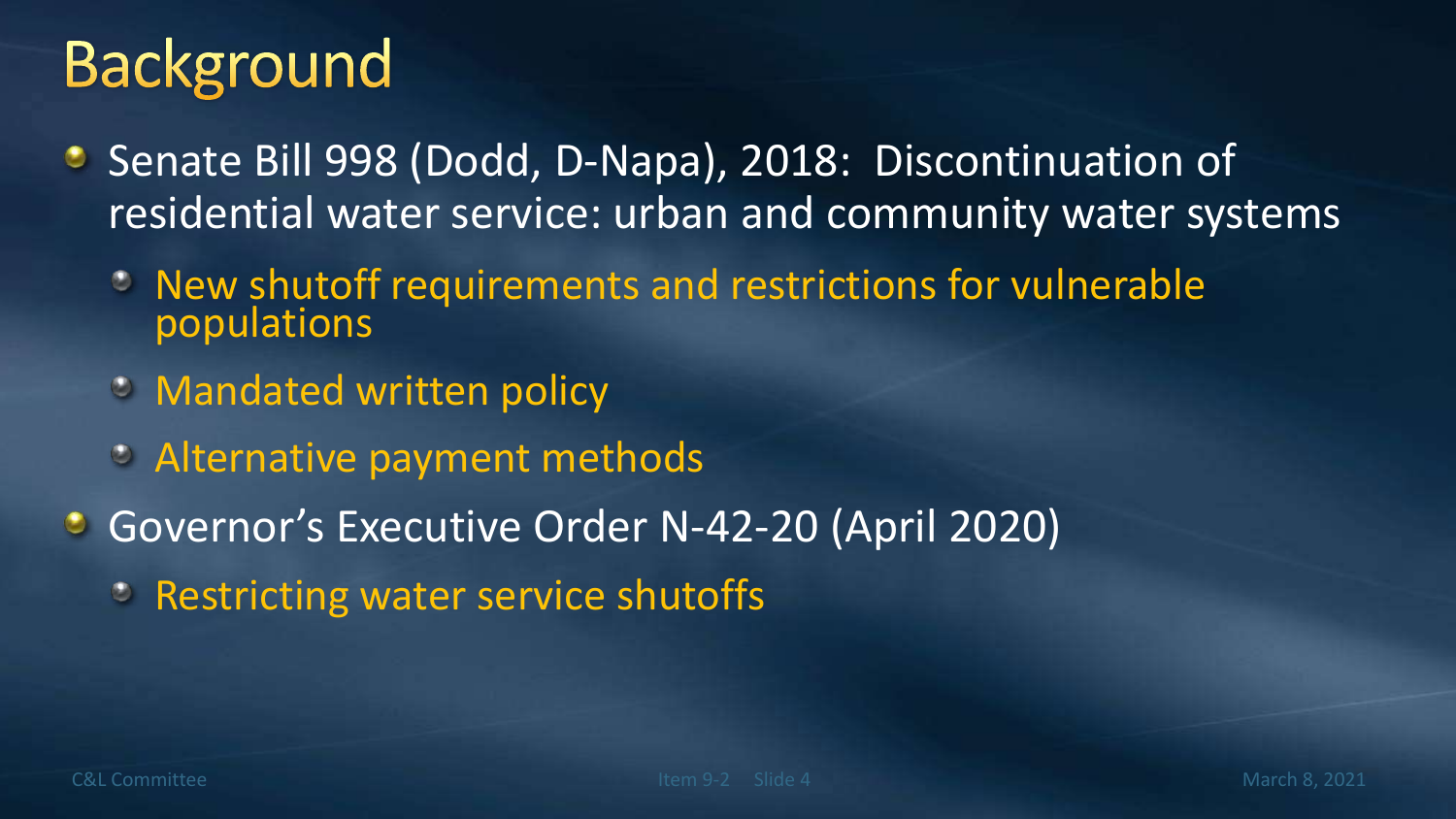- State Water Resources Control Board COVID-19 Financial Impact ۰ Survey (January 2021)
	- Drinking water debt nearly \$600 million  $\bullet$
	- 12% of California households affected
	- Average per household drinking water debt at \$300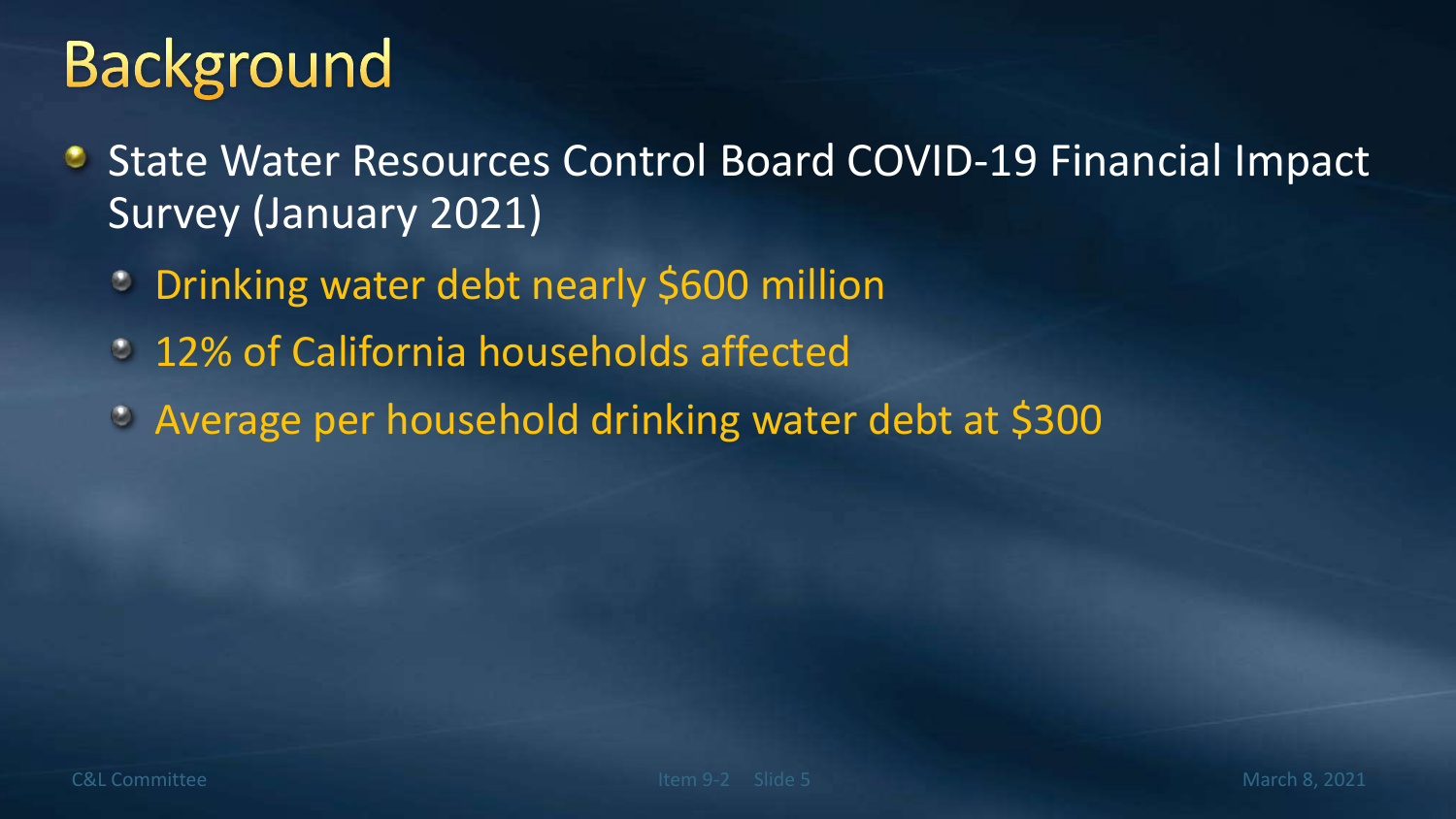# **Proposed Legislation**

- SB 222 (Dodd, D-Napa), 2021: Water Affordability Assistance Program
- SB 223 (Dodd, D- Napa), 2021: Discontinuation of residential water service



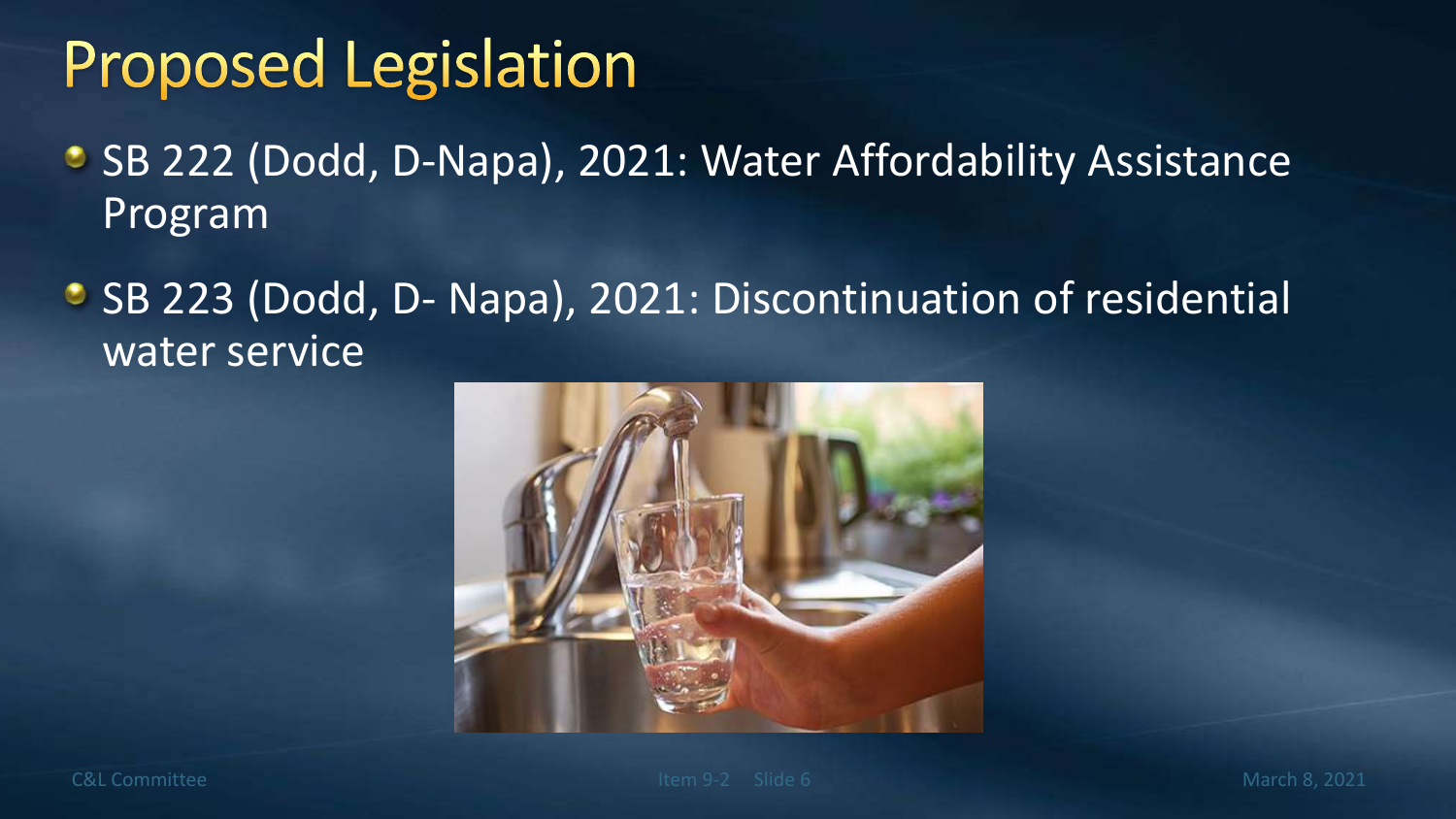# **SB 222: Water Affordability Assistance Program**

- **Provide assistance for drinking and wastewater services** 
	- **Direct water bill assistance/credits**
	- Water crisis assistance ۰
	- Affordability assistance
	- Water efficiency measures
	- Short-term assistance to public water systems

**Investor- and publicly-owned utilities are required to share low**income customer data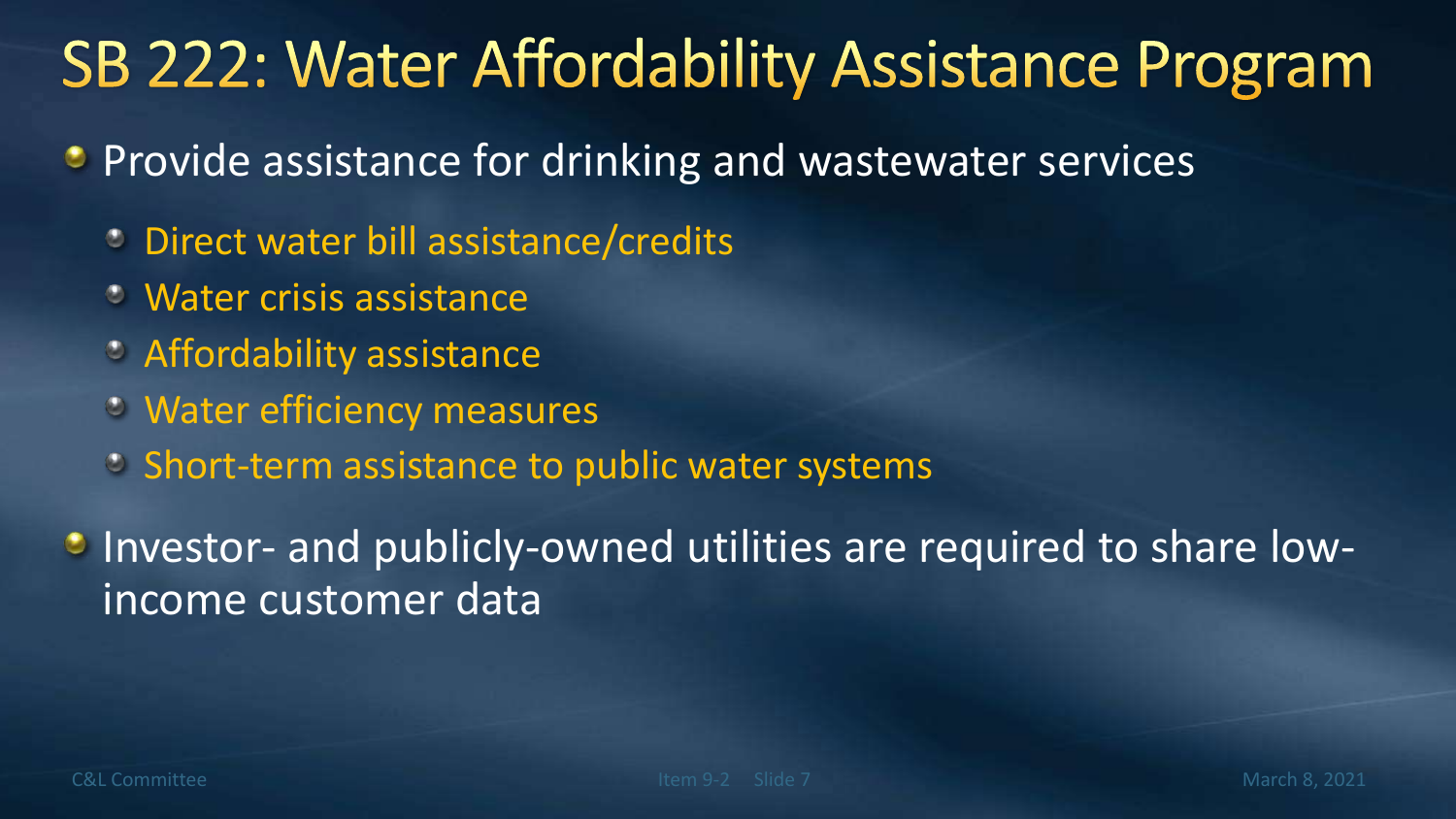# SB 223: Discontinuation of residential water service

- Extends the requirements established by SB 998 (Dodd, D-Napa), ۰ 2018
	- Arrearage management plans/debt forgiveness
	- **C** Restricts disconnections:
		- Until 120 days and if debt is more than \$400  $\bullet$
		- Master meter multi-family or mobile home park  $\bullet$
	- Requires California Public Utilities Commission to share low-income  $\circ$ customer data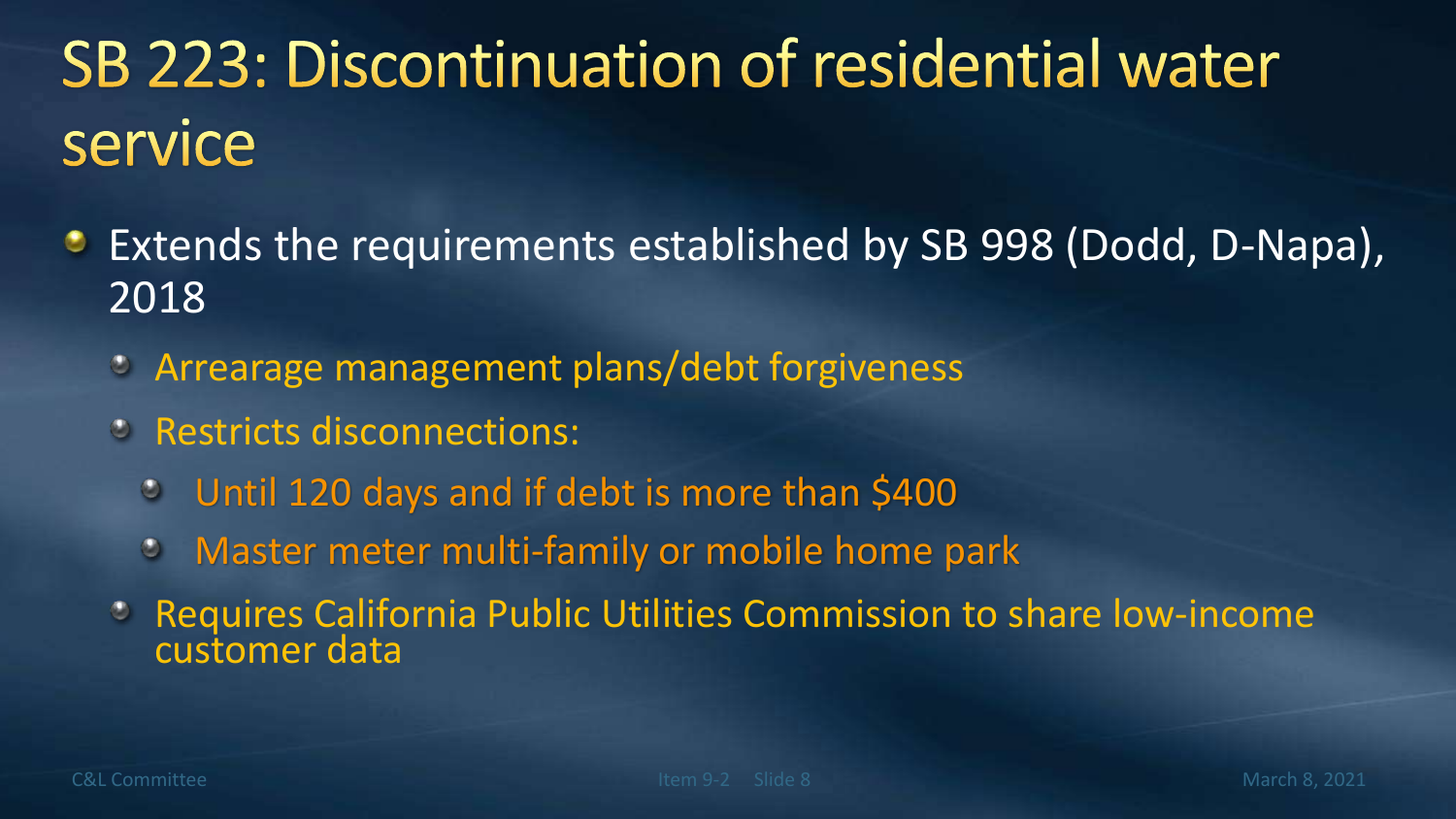# **Key Issues**

#### **SB 222**

- **Significant funding need with unidentified source**
- Lack of efficient benefit distribution mechanism  $\bullet$
- Preference for individual agency program

#### • SB 223

- Implementation of SB 998 and Governor's EO
- May conflict with Proposition 218
- Potential economic impacts on member agencies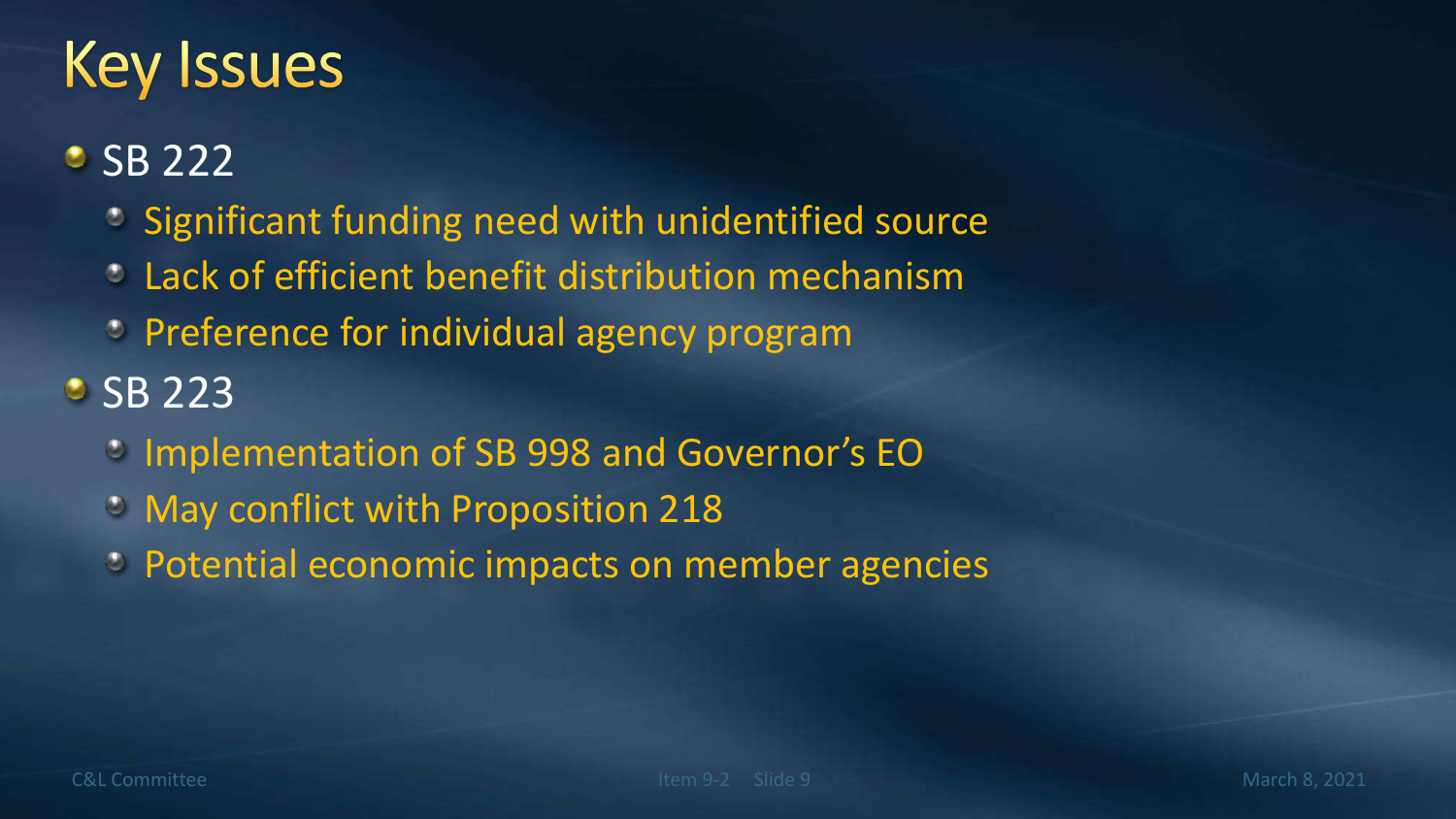# **Next Steps**

**Continue to monitor negotiations on SB 222 and SB 223** 

**• Report back to the Board, as needed**